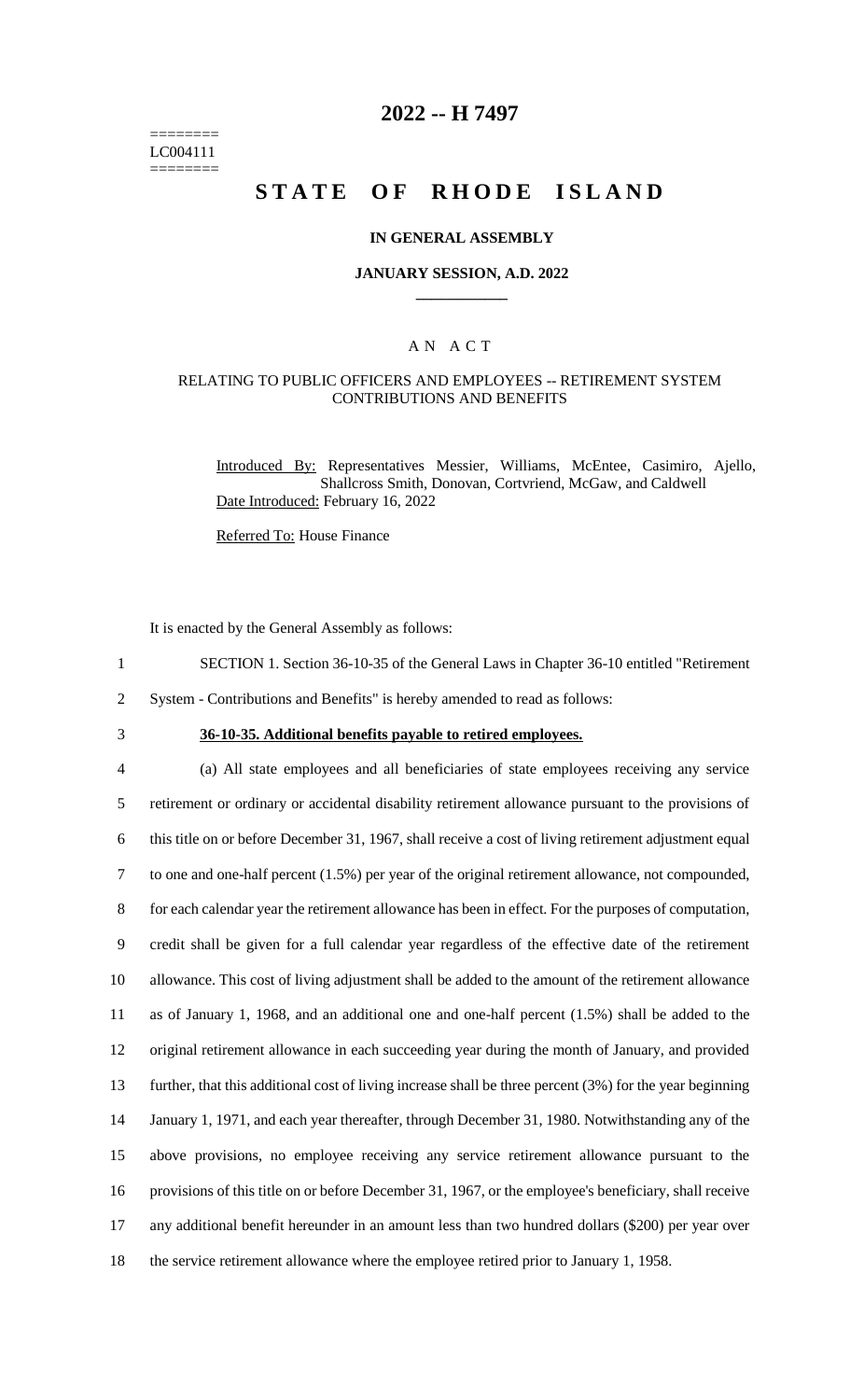(b) All state employees and all beneficiaries of state employees retired on or after January 1, 1968, who are receiving any service retirement or ordinary or accidental disability retirement allowance pursuant to the provisions of this title shall, on the first day of January next following the third anniversary date of the retirement, receive a cost of living retirement adjustment, in addition to his or her retirement allowance, in an amount equal to three percent (3%) of the original retirement allowance. In each succeeding year thereafter through December 31, 1980, during the month of January, the retirement allowance shall be increased an additional three percent (3%) of the original retirement allowance, not compounded, to be continued during the lifetime of the employee or beneficiary. For the purposes of computation, credit shall be given for a full calendar year regardless of the effective date of the service retirement allowance.

 (c)(1) Beginning on January 1, 1981, for all state employees and beneficiaries of the state employees receiving any service retirement and all state employees, and all beneficiaries of state employees, who have completed at least ten (10) years of contributory service on or before July 1, 2005, pursuant to the provisions of this chapter, and for all state employees, and all beneficiaries of state employees who receive a disability retirement allowance pursuant to §§ 36-10-12 -- 36-10- 15, the cost of living adjustment shall be computed and paid at the rate of three percent (3%) of the original retirement allowance or the retirement allowance as computed in accordance with § 36- 10-35.1, compounded annually from the year for which the cost of living adjustment was determined to be payable by the retirement board pursuant to the provisions of subsection (a) or (b) of this section. Such cost of living adjustments are available to members who retire before October 1, 2009, or are eligible to retire as of September 30, 2009.

 (2) The provisions of this subsection shall be deemed to apply prospectively only and no retroactive payment shall be made.

 (3) The retirement allowance of all state employees and all beneficiaries of state employees who have not completed at least ten (10) years of contributory service on or before July 1, 2005, or were not eligible to retire as of September 30, 2009, shall, on the month following the third anniversary date of retirement, and on the month following the anniversary date of each succeeding year be adjusted and computed by multiplying the retirement allowance by three percent (3%) or the percentage of increase in the Consumer Price Index for all Urban Consumers (CPI-U) as published by the United States Department of Labor Statistics determined as of September 30 of the prior calendar year, whichever is less; the cost of living adjustment shall be compounded annually from the year for which the cost of living adjustment was determined payable by the retirement board; provided, that no adjustment shall cause any retirement allowance to be decreased from the retirement allowance provided immediately before such adjustment.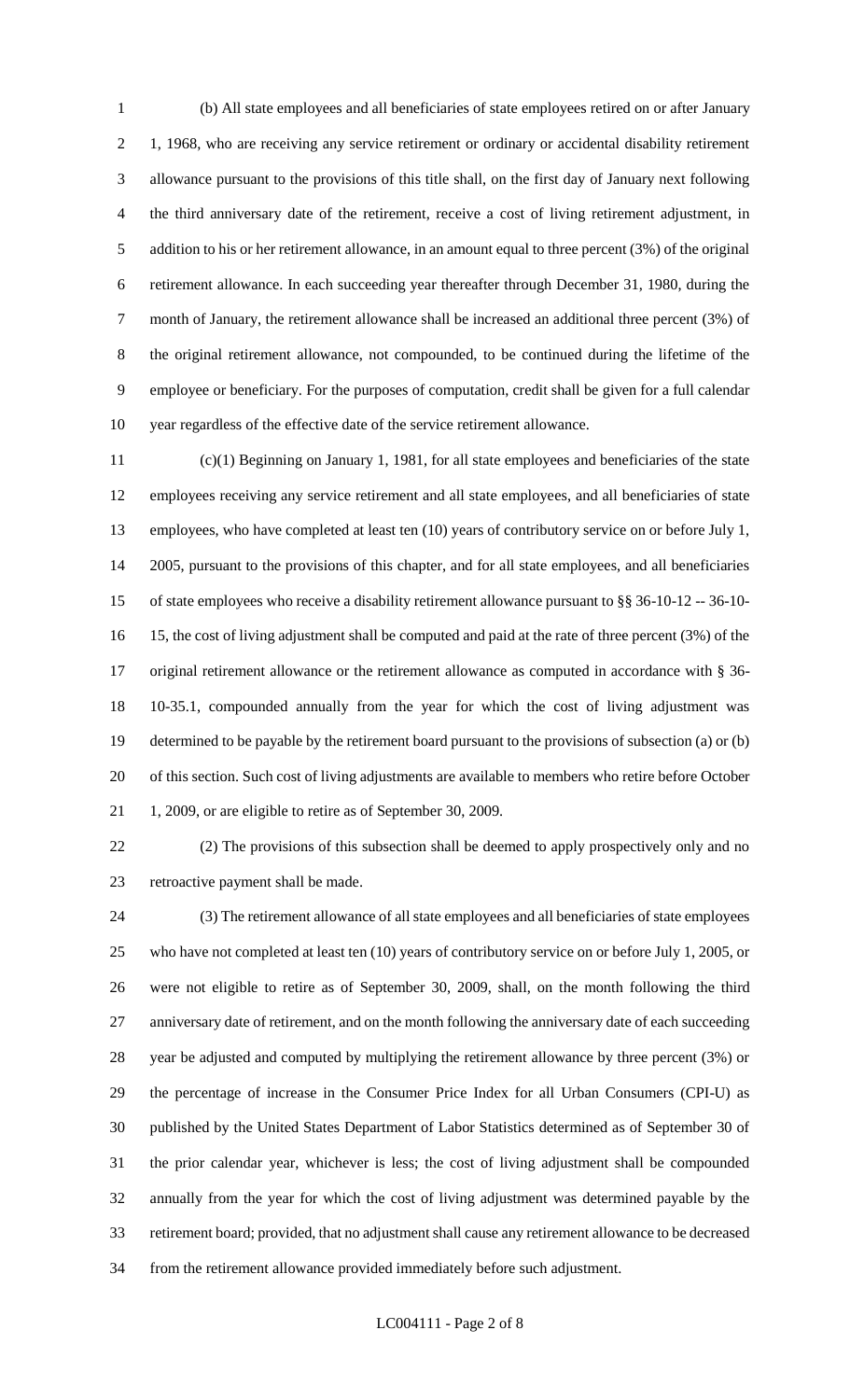(d) For state employees not eligible to retire in accordance with this chapter as of September 30, 2009, and not eligible upon passage of this article, and for their beneficiaries, the cost of living adjustment described in subsection (c)(3) of this section shall only apply to the first thirty-five thousand dollars (\$35,000) of retirement allowance, indexed annually, and shall commence upon the third (3rd) anniversary of the date of retirement or when the retiree reaches age sixty-five (65), whichever is later. The thirty-five thousand dollar (\$35,000) limit shall increase annually by the percentage increase in the Consumer Price Index for all Urban Consumers (CPI- U) as published by the United States Department of Labor Statistics determined as of September 30 of the prior calendar year or three percent (3%), whichever is less. The first thirty-five thousand dollars (\$35,000) of retirement allowance, as indexed, shall be multiplied by the percentage of increase in the Consumer Price Index for all Urban Consumers (CPI-U) as published by the United States Department of Labor Statistics determined as of September 30 of the prior calendar year or three percent (3%), whichever is less, on the month following the anniversary date of each succeeding year. For state employees eligible to retire as of September 30, 2009, or eligible upon passage of this article, and for their beneficiaries, the provisions of this subsection (d) shall not apply.

 (e) All legislators and all beneficiaries of legislators who are receiving a retirement allowance pursuant to the provisions of § 36-10-9.1 for a period of three (3) or more years, shall, commencing January 1, 1982, receive a cost of living retirement adjustment, in addition to a retirement allowance, in an amount equal to three percent (3%) of the original retirement allowance. In each succeeding year thereafter during the month of January, the retirement allowance shall be increased an additional three percent (3%) of the original retirement allowance, compounded annually, to be continued during the lifetime of the legislator or beneficiary. For the purposes of computation, credit shall be given for a full calendar year regardless of the effective date of the service retirement allowance.

(f) The provisions of §§ 45-13-7 -- 45-13-10 shall not apply to this section.

 (1) Notwithstanding the prior paragraphs of this section, and subject to paragraph (g)(2) below, for all present and former employees, active and retired members, and beneficiaries receiving any retirement, disability or death allowance or benefit of any kind, the annual benefit adjustment provided in any calendar year under this section shall be equal to (A) multiplied by (B) where (A) is equal to the percentage determined by subtracting five and one-half percent (5.5%) (the "subtrahend") from the Five-Year Average Investment Return of the retirement system determined as of the last day of the plan year preceding the calendar year in which the adjustment

(g) This subsection (g) shall be effective for the period July 1, 2012, through June 30, 2015.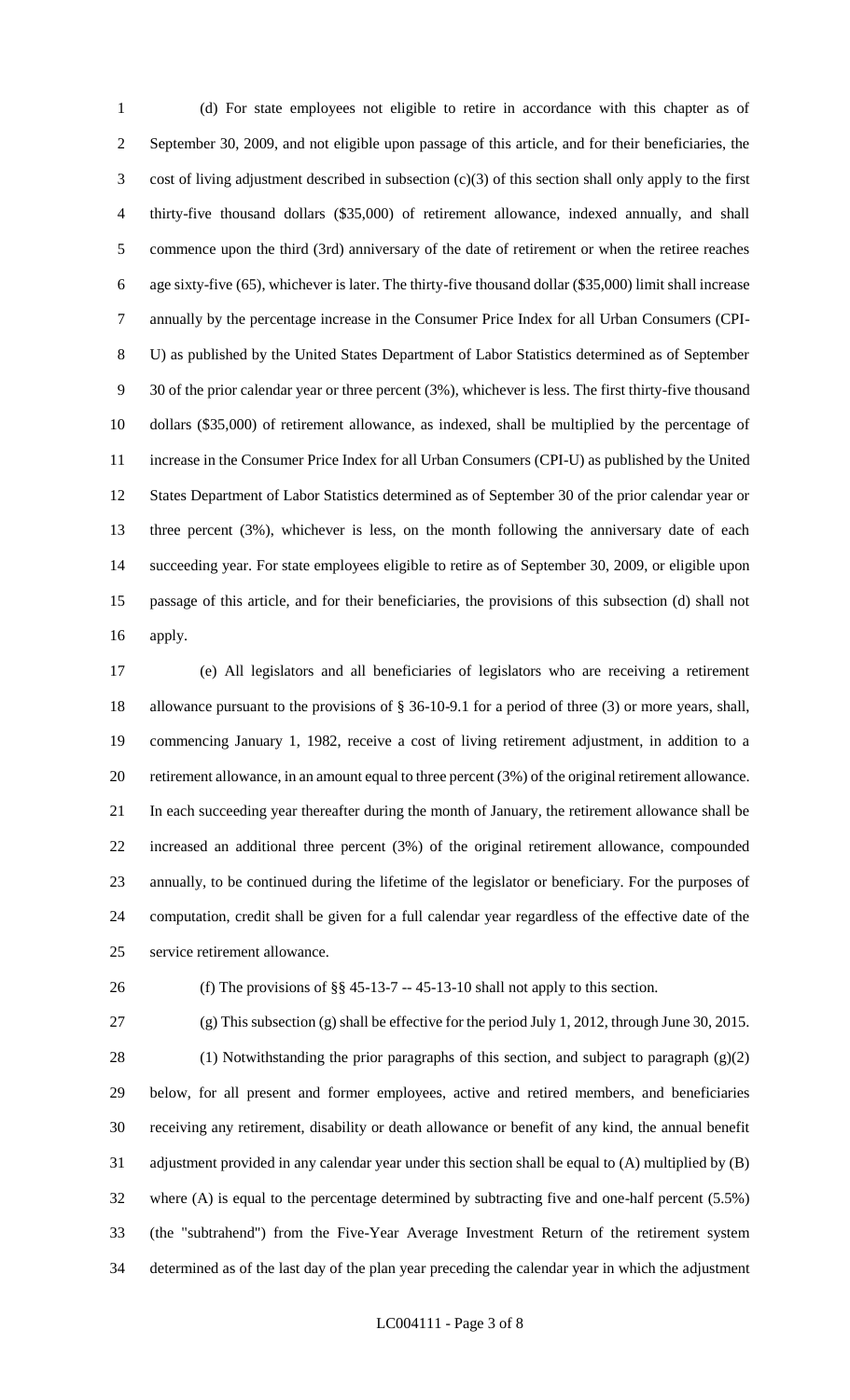is granted, said percentage not to exceed four percent (4%) and not to be less than zero percent (0%), and (B) is equal to the lesser of the member's retirement allowance or the first twenty-five thousand dollars (\$25,000) of retirement allowance, such twenty-five thousand dollars (\$25,000) 4 amount to be indexed annually in the same percentage as determined under  $(g)(1)(A)$  above. The "Five-Year Average Investment Return" shall mean the average of the investment returns of the 6 most recent five (5) plan years as determined by the retirement board. Subject to paragraph  $(g)(2)$  below, the benefit adjustment provided by this paragraph shall commence upon the third (3rd) anniversary of the date of retirement or the date on which the retiree reaches his or her Social Security retirement age, whichever is later. In the event the retirement board adjusts the actuarially assumed rate of return for the system, either upward or downward, the subtrahend shall be adjusted either upward or downward in the same amount.

 (2) Except as provided in paragraph (g)(3), the benefit adjustments under this section for any plan year shall be suspended in their entirety unless the Funded Ratio of the Employees' Retirement System of Rhode Island, the Judicial Retirement Benefits Trust and the State Police Retirement Benefits Trust, calculated by the system's actuary on an aggregate basis, exceeds eighty percent (80%) in which event the benefit adjustment will be reinstated for all members for such plan year.

 In determining whether a funding level under this paragraph (g)(2) has been achieved, the actuary shall calculate the funding percentage after taking into account the reinstatement of any current or future benefit adjustment provided under this section.

 (3) Notwithstanding paragraph (g)(2), in each fifth plan year commencing after June 30, 2012, commencing with the plan year ending June 30, 2017, and subsequently at intervals of five 23 plan years, a benefit adjustment shall be calculated and made in accordance with paragraph  $(g)(1)$  above until the Funded Ratio of the Employees' Retirement System of Rhode Island, the Judicial Retirement Benefits Trust and the State Police Retirement Benefits Trust, calculated by the system's actuary on an aggregate basis, exceeds eighty percent (80%).

 (4) Notwithstanding any other provision of this chapter, the provisions of this paragraph (g) shall become effective July 1, 2012, and shall apply to any benefit adjustment not granted on or prior to June 30, 2012.

(h) This subsection (h) shall become effective July 1, 2015.

 (1)(A) As soon as administratively reasonable following the enactment into law of this subsection (h)(1)(A), a one-time benefit adjustment shall be provided to members and/or beneficiaries of members who retired on or before June 30, 2012, in the amount of 2% of the lesser of either the member's retirement allowance or the first twenty-five thousand dollars (\$25,000) of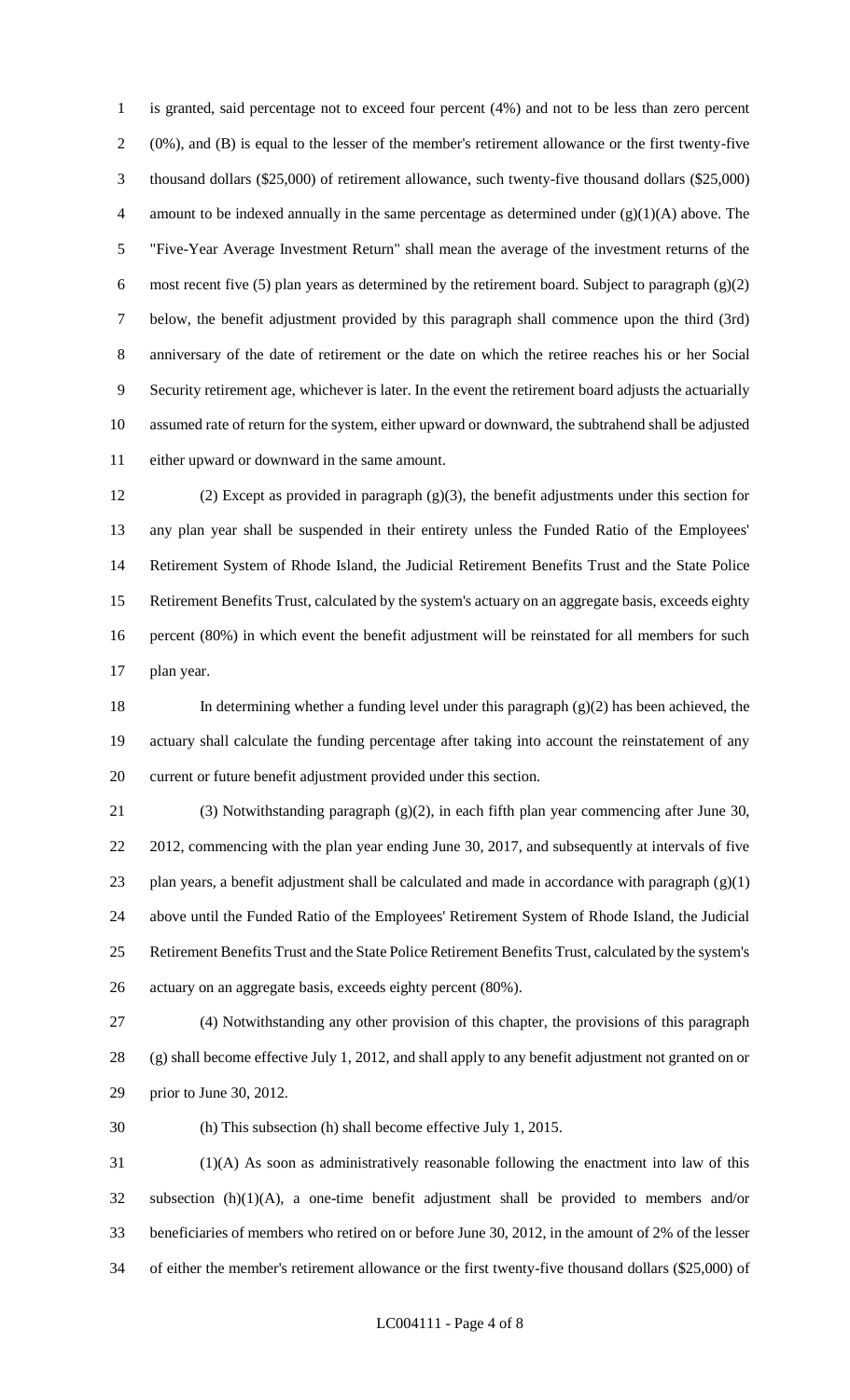the member's retirement allowance. This one-time benefit adjustment shall be provided without regard to the retiree's age or number of years since retirement.

 (B) Notwithstanding the prior subsections of this section, for all present and former employees, active and retired members, and beneficiaries receiving any retirement, disability or death allowance or benefit of any kind, the annual benefit adjustment provided in any calendar year under this section for adjustments on and after January 1, 2016, and subject to subsection (h)(2) 7 below, shall be equal to (I) multiplied by (II):

(I) Shall equal the sum of fifty percent (50%) of (i) plus fifty percent (50%) of (ii) where:

 (i) Is equal to the percentage determined by subtracting five and one-half percent (5.5%) (the "subtrahend") from the five-year average investment return of the retirement system determined as of the last day of the plan year preceding the calendar year in which the adjustment is granted, said percentage not to exceed four percent (4%) and not to be less than zero percent (0%). The "five-year average investment return" shall mean the average of the investment returns of the most recent five (5) plan years as determined by the retirement board. In the event the retirement board adjusts the actuarially assumed rate of return for the system, either upward or downward, the subtrahend shall be adjusted either upward or downward in the same amount.

 (ii) Is equal to the lesser of three percent (3%) or the percentage increase in the Consumer Price Index for all Urban Consumers (CPI-U) as published by the U.S. Department of Labor Statistics determined as of September 30 of the prior calendar year. In no event shall the sum of (i) plus (ii) exceed three and one-half percent (3.5%) or be less than zero percent (0%).

 (II) Is equal to the lesser of either the member's retirement allowance or the first twenty- five thousand eight hundred and fifty-five dollars (\$25,855) of retirement allowance, such amount 23 to be indexed annually in the same percentage as determined under subsection  $(h)(1)(B)(I)$  above.

 The benefit adjustments provided by this subsection (h)(1)(B) shall be provided to all retirees entitled to receive a benefit adjustment as of June 30, 2012, under the law then in effect, and for all other retirees the benefit adjustments shall commence upon the third anniversary of the date of retirement or the date on which the retiree reaches his or her Social Security retirement age, whichever is later.

 (2) Except as provided in subsection (h)(3) of this section, the benefit adjustments under subsection (h)(1)(B) for any plan year shall be suspended in their entirety unless the funded ratio of the employees' retirement system of Rhode Island, the judicial retirement benefits trust and the state police retirement benefits trust, calculated by the system's actuary on an aggregate basis, exceeds eighty percent (80%) in which event the benefit adjustment will be reinstated for all members for such plan year.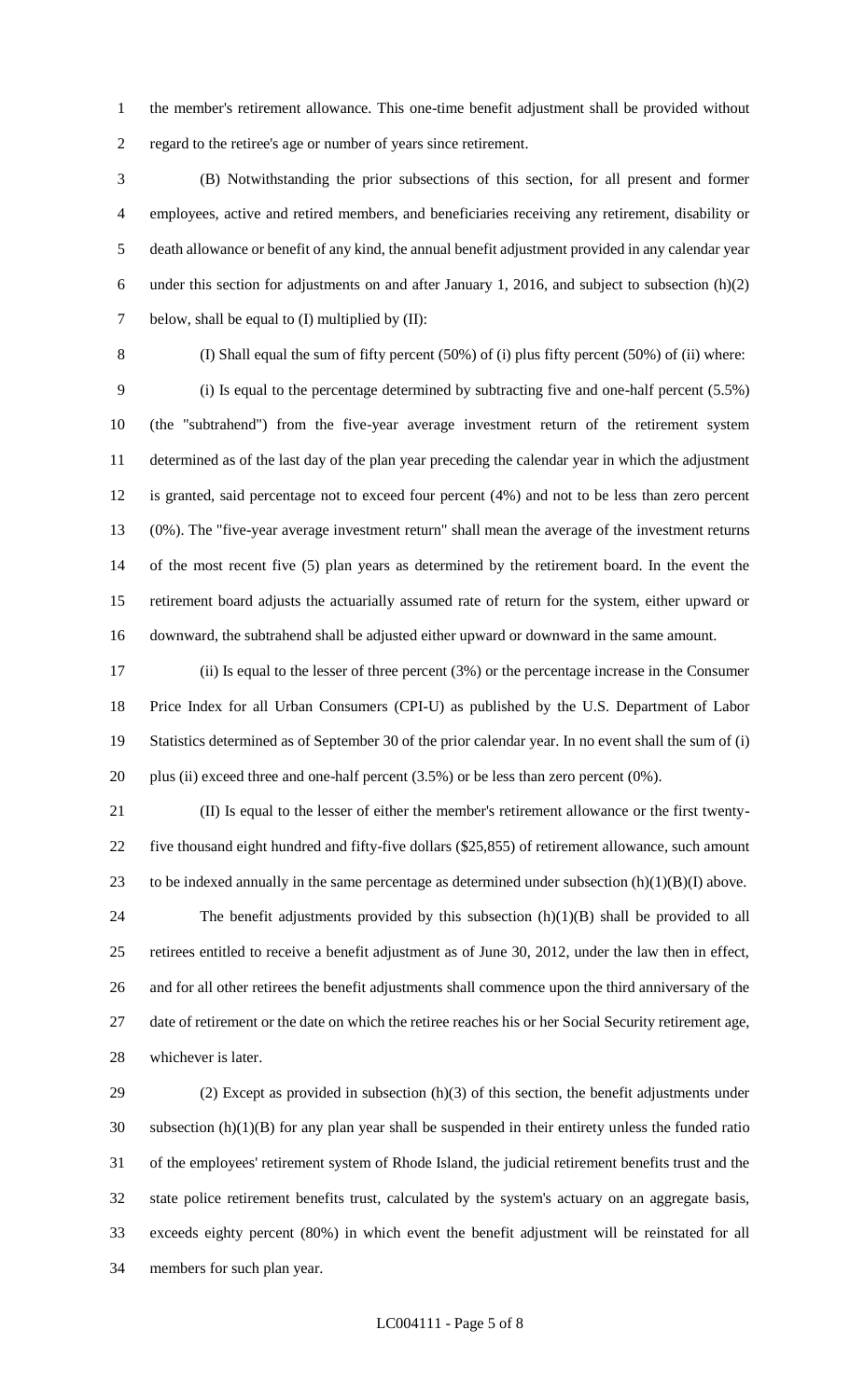- In determining whether a funding level under this subsection (h)(2) has been achieved, the actuary shall calculate the funding percentage after taking into account the reinstatement of any current or future benefit adjustment provided under this section.
- (3) Notwithstanding subsection (h)(2), in each fourth plan year commencing after June 30, 2012, commencing with the plan year ending June 30, 2016, and subsequently at intervals of four plan years:
- (i) A benefit adjustment shall be calculated and made in accordance with subsection

8 (h) $(1)(B)$  above; and

 (ii) Effective for members and/or beneficiaries of members who retired on or before June 30, 2015, the dollar amount in subsection (h)(1)(B)(II) of twenty-five thousand eight hundred and fifty-five dollars (\$25,855) shall be replaced with thirty-one thousand and twenty-six dollars (\$31,026) until the funded ratio of the employees' retirement system of Rhode Island, the judicial retirement benefits trust and the state police retirement benefits trust, calculated by the system's actuary on an aggregate basis, exceeds eighty percent (80%).

 (i) Effective for members and/or beneficiaries of members who have retired on or before July 1, 2015, a one-time stipend of five hundred dollars (\$500) shall be payable within sixty (60) days following the enactment of the legislation implementing this provision, and a second one-time stipend of five hundred dollars (\$500) in the same month of the following year. These stipends shall be payable to all retired members or beneficiaries receiving a benefit as of the applicable payment date and shall not be considered cost of living adjustments under the prior provisions of this section.

22 (j)(1) Notwithstanding the prior subsections of this section, for all present and former employees, active and retired members, and beneficiaries receiving any retirement, disability, or 24 death allowance or benefit of any kind, the annual benefit adjustment provided in any calendar year, under this section for adjustments on and after January 1, 2023, shall be three percent (3%) 26 and applied to the first thirty thousand dollars (\$30,000) of the member's retirement allowance provided that the prior year investment return shall yield a gain of ten percent (10%) or more. (2) In the event that the funding ratio of the employee's retirement system of Rhode Island,

29 the judicial retirement benefits trust and the state police retirement benefits trust, calculated by the system's actuary on an aggregate basis exceeds eighty percent (80%), this subsection shall become null and void and the annual benefit adjustment shall be awarded pursuant to the provisions of subsection (h) of this section.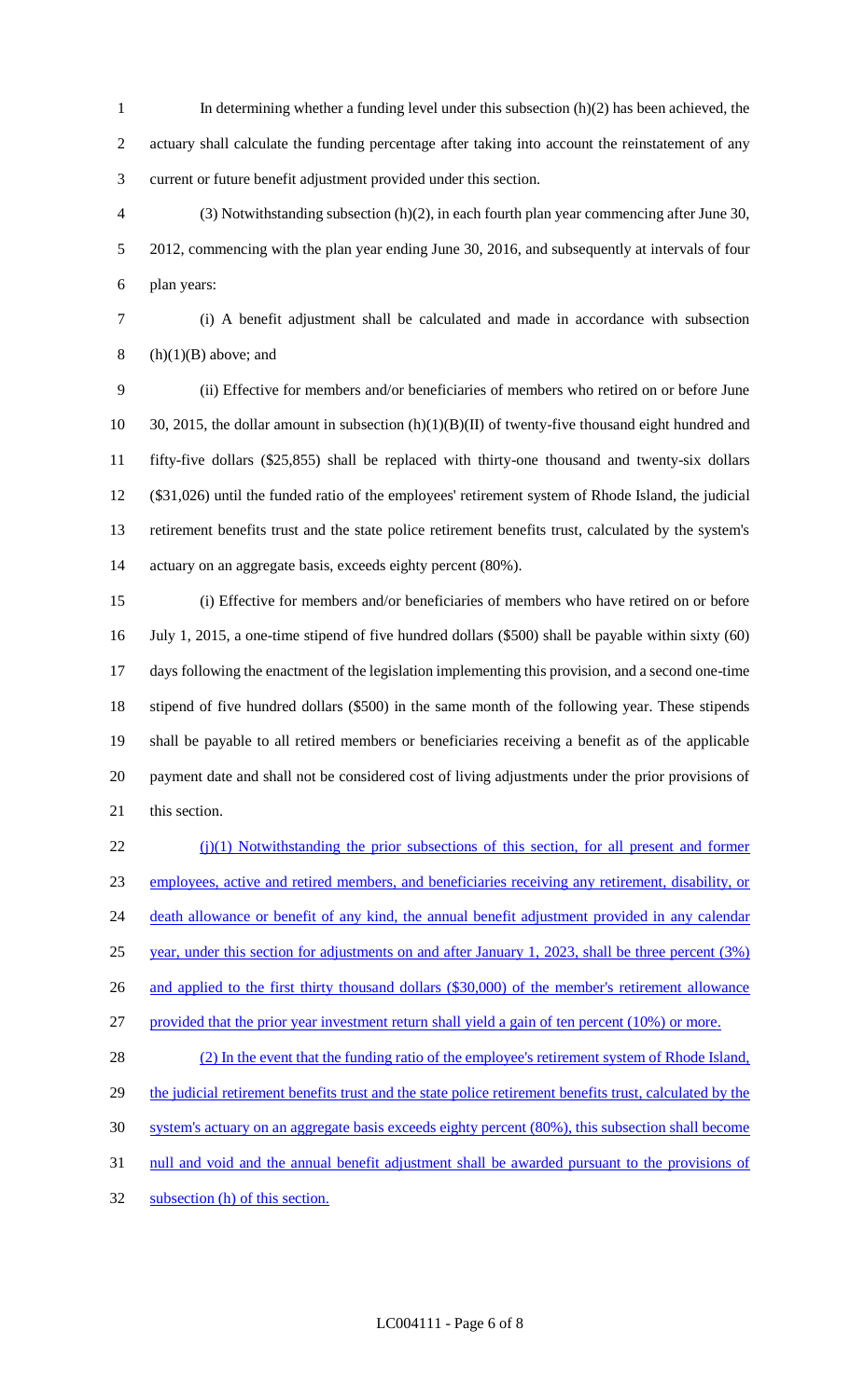1 SECTION 2. This act shall take effect upon passage.

#### $=$ LC004111  $=$

LC004111 - Page 7 of 8